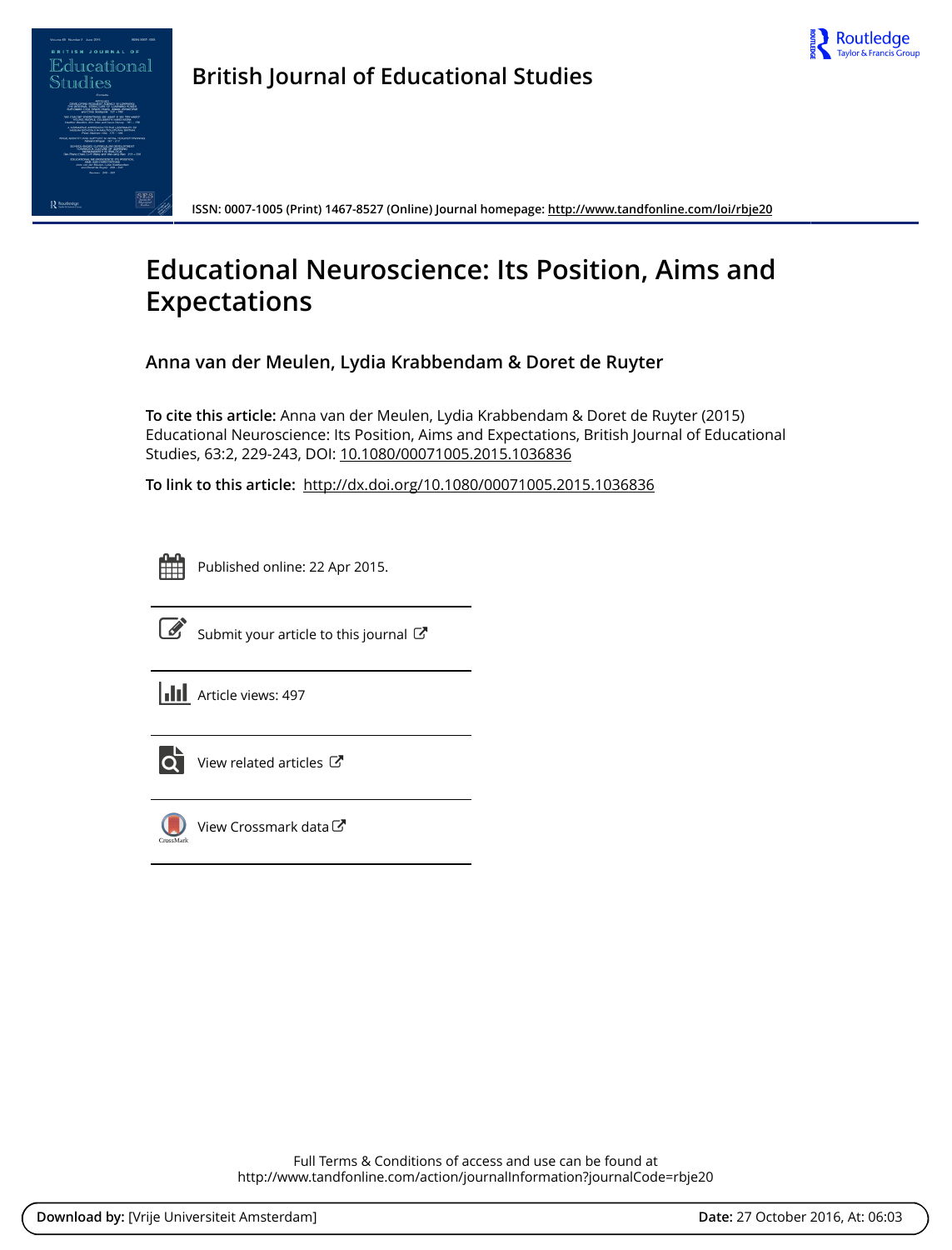## EDUCATIONAL NEUROSCIENCE: ITS POSITION, AIMS AND EXPECTATIONS

by ANNA VAN DER MEULEN, LYDIA KRABBENDAM and DORET DE RUYTER, VU University Amsterdam

ABSTRACT: An important issue in the discussion on educational neuroscience is the transfer of thought and findings between neuroscience and education. In addition to factual confusions in this transfer in the form of neuromyths, logical confusions, or neuro-misconceptions, can be identified. We consider these transfer difficulties in light of the way educational neuroscience is positioned in relation to the main fields involved: neuroscience, educational sciences and educational practice. A distinction between educational neuroscience as part of neuroscience, educational sciences and as an independent discipline will show that different types of questions are asked within these different positions. Distinguishing these positions will also shed light on the aim and possibilities to transfer knowledge and insights into educational practice and will elucidate the confusions in transfer. While educational neuroscience as part of educational sciences and as an independent discipline aims to directly connect to educational practice, be it in different ways, educational neuroscience as neurosciences does not have this goal or possibility.

Keywords: educational neuroscience, educational sciences, transfer to educational practice

#### 1. INTRODUCTION

The transfer of thought, ideas and findings between neuroscience and education remains a core point in the discussion on educational neuroscience (Ansari et al., [2012;](#page-13-0) Geake, [2008](#page-14-0); Howard-Jones, [2007;](#page-14-0) Pincham et al., [2014](#page-14-0)). Persisting difficulties in this transfer lead to questions about the feasibility and value of the field. Concerns have been and continue to be expressed on issues of methodology, communication and theoretical frameworks (for example Varma et al., [2008\)](#page-15-0). We aim to bring clarity to the discussion by elucidating the conceptual positioning of educational neuroscience – how educational neuroscience, often referred to as an interdisci-plinary or transdisciplinary field (Ansari et al., [2012](#page-13-0); Beauchamp and Beauchamp, [2013](#page-13-0)), relates or aims to relate to the two main disciplines that are involved, i.e. neuroscience and educational sciences, and educational practice. We will make a distinction between educational neuroscience as part of neuroscience, as part of educational sciences and as an independent field and will show that different sorts of questions are addressed within these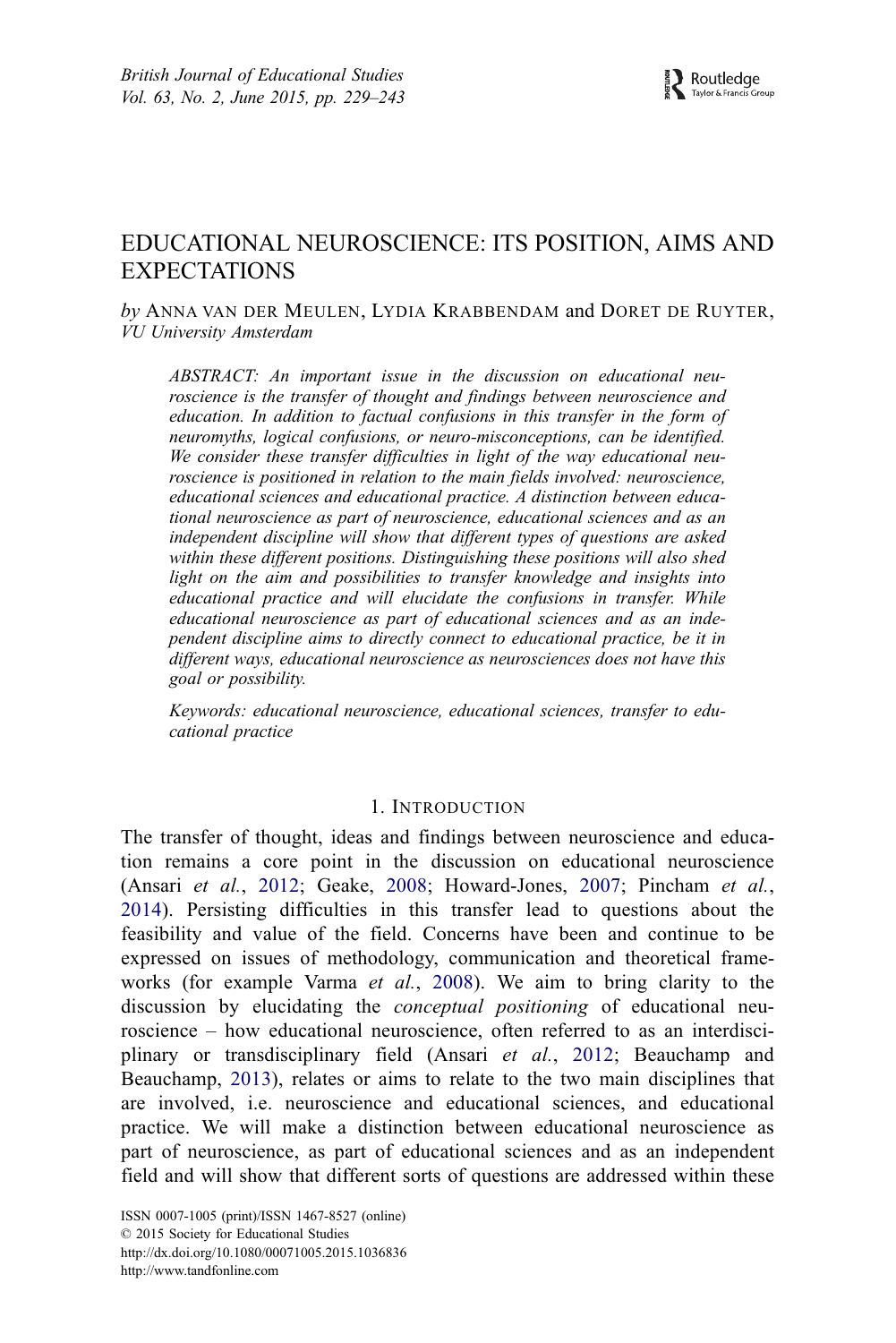positions. It will become clear that these positions and their characteristic research questions and aims differ mainly in the extent to which they contain the element of (informing or relating to) educational practice.

The main part of the article consists of a description and discussion of these three positions, but first we will give a brief summary of the possible difficulties in the transfer between neuroscience and education. We describe the often discussed neuromyths (referring to concrete confusions of brain functioning such as a distinction between 'left-brainers' and 'right-brainers') to which we add less often identified transfer problems, namely 'neuro-misconceptions' (abstract or theoretical confusions, for example an incorrect understanding of the relation between the brain and the mind).

#### 2. CONFUSIONS IN TRANSFER

Neuromyths refer to popular but confused conceptions of various aspects of brain function (Alferink and Farmer-Dougan, [2010;](#page-13-0) Fischer et al., [2010;](#page-14-0) Geake, [2008;](#page-14-0) Purdy, [2008](#page-14-0)). They are the most often identified and described forms of transfer problems between neuroscience and education. Examples are distinctions between 'left-brainers' and 'right-brainers' or between visual, auditory and kinaesthetic learning styles (Geake, [2008;](#page-14-0) Purdy, [2008](#page-14-0)). These types of neuromyths have for example contributed to the idea of brain-based education in which children are being tested and consequently treated in relation to their dominant learning style.

Neuromyths, including their genesis, acceptance and persistence, have become an area of research itself (Geake, [2008](#page-14-0)). Responsibility or blame has been ascribed to neuroscience, to educational practice and to the communication between neuroscience and educational practice. On the one hand, educational practice has been described as a 'soft target for neuroscience' (Howard-Jones, [2009,](#page-14-0) p. 550). Enthusiasm among teachers to understand learning at the biological level combined with a lack of expertise or basic knowledge in this area can contribute to incorrect generalisation and misinterpretation of neuroscientific insights (Goswami, [2006;](#page-14-0) Howard-Jones, [2009](#page-14-0); Purdy, [2008](#page-14-0)). Taking a more critical stance towards the attitude and position of teachers, the easy acceptance of these myths could reflect a lack of (capability of) critical evaluation of complex scientific findings (Geake, [2008](#page-14-0)). On the other hand, responsibility has been placed on neuroscience that has not been successful in describing and communicating their findings effectively (Goswami, [2006](#page-14-0)). This includes being clear on the limits and implications of neuroscientific research methods such as fMRI (Alferink and Farmer-Dougan, [2010;](#page-13-0) Racine et al., [2005\)](#page-14-0). Since both the description and interpretation of neuroscientific insights contribute to neuromyths, the transfer of neuroscientific findings out of the laboratory into the classroom can be identified as the place where these myths emerge (Geake, [2008;](#page-14-0) Howard-Jones, [2007\)](#page-14-0).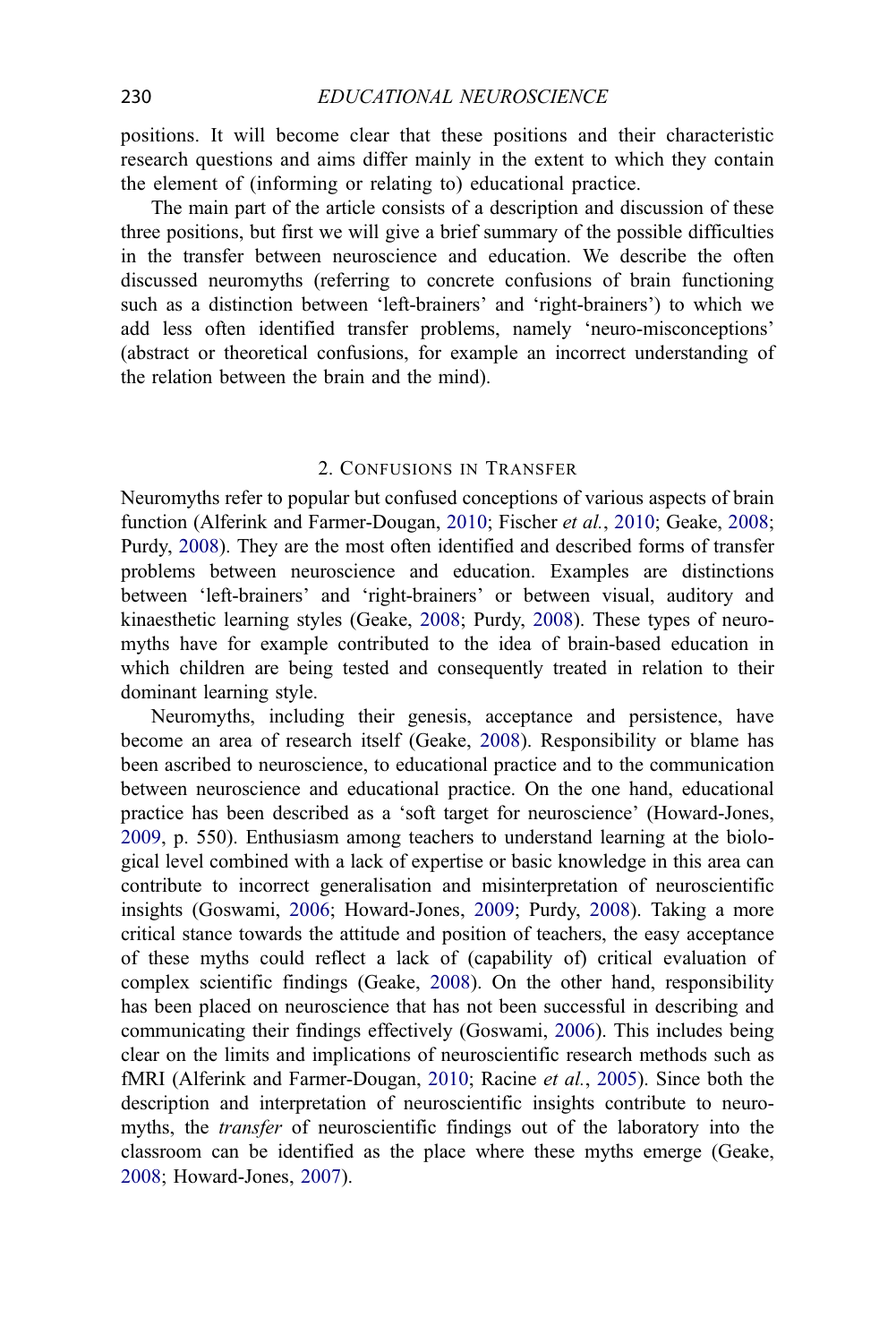We believe that a second type of transfer problems can be identified in addition to these concrete neuromyths. While neuromyths refer to confusion about relatively concrete, specific neuroscientific findings or insights, this second type of confusion concerns general theoretical ideas or frameworks of neuroscience. These confused or distorted theoretical ideas, or 'neuro-misconceptions', have been far less extensively identified and described (though see Bennet and Hacker, [2003;](#page-13-0) Cromby, [2007;](#page-14-0) Davis, [2004\)](#page-14-0). An important point of distinction between neuromyths and neuro-misconceptions is that neuro-misconceptions are not factually wrong but do not make sense logically (Bennet and Hacker, [2003\)](#page-13-0). It is factually incorrect to distinguish between learners with either a dominant left or right brain, but as the example below will clarify it is logically incorrect to reduce a person to his or her brain as this confuses (the relation between) the brain and the mind (Bennet and Hacker, [2003\)](#page-13-0).

Transfer problems have been attributed to differences between the explanatory frameworks of neuroscience and the educational field (Bakhurst, [2008;](#page-13-0) Davis, [2004;](#page-14-0) Schumacher, [2007\)](#page-14-0). In describing the differences between the frameworks, it is suggested that the framework of neuroscience emphasises the understanding of behaviour as the endpoint of causal events (see Cromby, [2007\)](#page-14-0). This causality, which would eventually be explained using the laws of the natural sciences, is most often conceived of as flowing from brain to mind to behaviour, rather than vice versa (Howard-Jones, [2008\)](#page-14-0). The framework in educational thinking however emphasises the explanation of behaviour in terms of reasons (Bakhurst, [2008\)](#page-13-0). Individuals are considered reasonable and intentional agents, who behave both within and in interaction with a particular social, cultural and natural environment. Conflating these two frameworks leads to neuro-misconceptions. One example is referred to as brainism (Bakhurst, [2008](#page-13-0)) or neuroessentialism (Racine et al., [2005\)](#page-14-0). Statements such as 'the brain thinks', 'the brain decides' or 'the brain is confused' reflect the incorrect understanding of the relation between the brain and the mind (Bakhurst, [2008;](#page-13-0) Bennet and Hacker, [2003\)](#page-13-0). These statements refer to ascribing psychological attributes, normally ascribed to persons, to the brain (Bakhurst, [2008](#page-13-0); Bennet and Hacker, [2003\)](#page-13-0). The brain is used in the same way more global concepts such as persons, individuals or selves are used (Racine et al., [2005\)](#page-14-0). Persons are thus reduced to merely brains; 'neuro-essentialism represents a hasty reduction of identity to the brain' (Racine et al., [2005](#page-14-0), p. 3).

This brief description serves the purpose of showing how in addition to neuromyths, neuro-misconceptions can be identified that can be considered more subtle and more difficult to deal with than neuromyths. Neuromyths can in part be seen as a consequence of neuro-misconceptions: neuro-misconceptions add to misinterpretations since they contribute to an overall confused or simplified framework of the working of the brain, in which light more concrete neuroscientific findings are being interpreted and further distorted into neuromyths. A further, more detailed analysis of the misconception of brainism is beyond the scope of the current article (see Bennet and Hacker, [2003](#page-13-0) for such an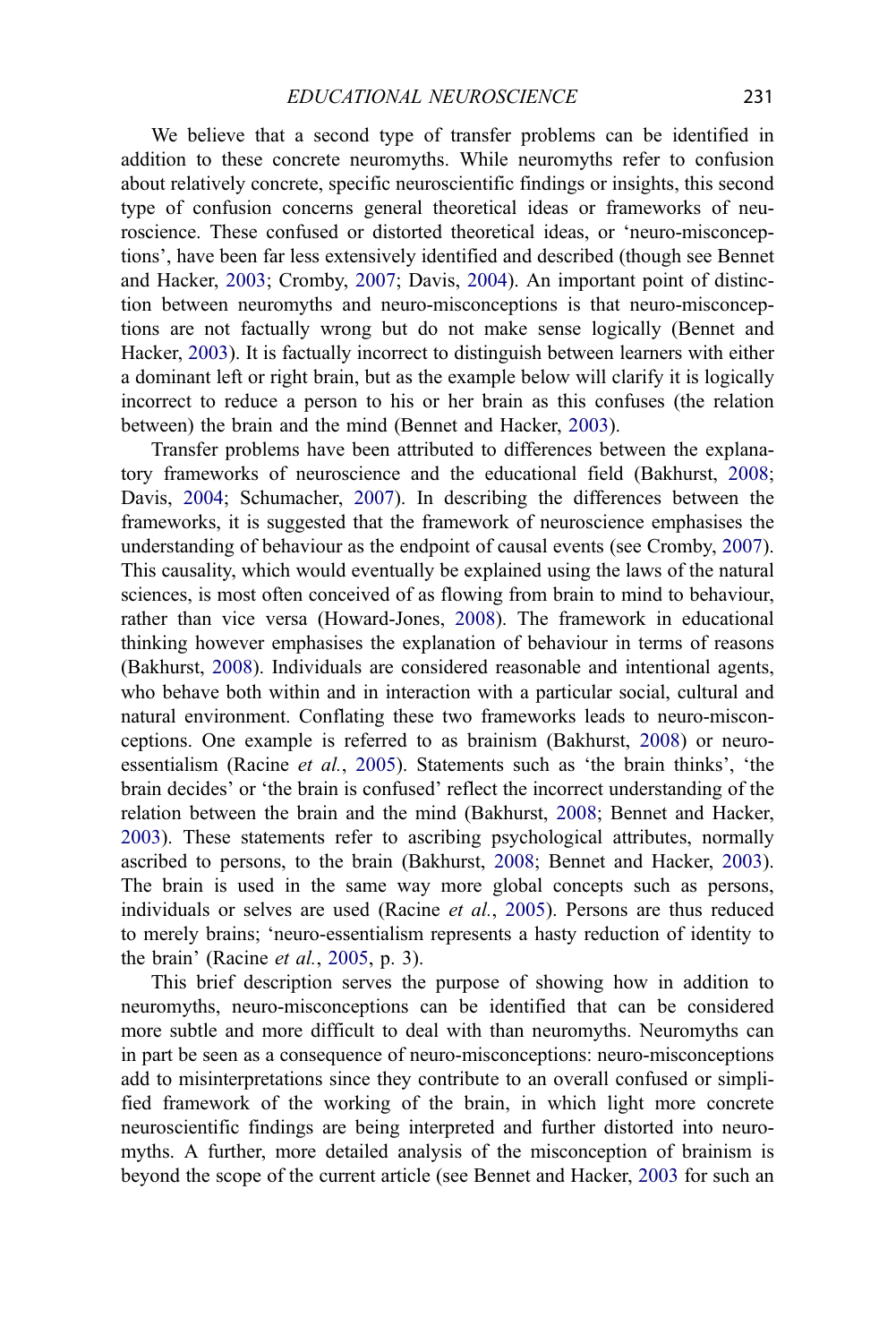analysis). We will however conclude this section with an example of a relatively common neuro-misconception.

In the discussion of the value of educational neuroscience, it has been suggested that neuroscience is mostly or only relevant for the education of children with deficits or disorders; neuroscience can assist educators of children with serious difficulties by identifying and locating neurophysiological problems (Davis, [2004\)](#page-14-0). For example, neuroimaging findings showing a clear difference in brain function or structure between learners with serious difficulties and typical learners could be helpful in identifying the origin of the difficulties of these learners. While we do not want to deny the relevance of insights of neuroscience in cases of disorder or dysfunction, the misconception of 'brainism' can easily enter into this line of reasoning. First, it seems to suggest that in case of children with deficits or disorders, one can understand and explain their behaviour from their brain functioning even if one acknowledges the mistake of brainism in the case of typical development. This seems to presume that it is possible to distinguish between different types of children in the overall perspective of understanding their behaviour, which appears to be an unnatural and forced distinction. Second, although healthy functioning of the brain is a necessary condition for the typical functioning of a person (which everyone agrees on), it is not a sufficient condition nor does it mean that there is a simple causal relationship between a deficiency in the brain and behaviour. The misconception of brainism appears if a deterministic interpretation is applied to cases of children with deficits or disorders, presuming that if we know that a child has a particular brain disorder, we thereby fully understand why she behaves in a particular manner.

## 3. POSITIONING OF EDUCATIONAL NEUROSCIENCE

In the first part of this article, we described the problem of transfer between neuroscience and education that becomes apparent in neuromyths and neuro-misconceptions. We will continue by considering this problem in light of the conceptual positioning of the field of educational neuroscience. It is often not explicitly discussed how educational neuroscience is positioned in relation to neuroscience, educational sciences and educational practice (but see Ansari et al., [2011;](#page-13-0) Beauchamp and Beauchamp, [2013](#page-13-0); Pincham et al., [2014](#page-14-0)). We will show the importance of this positioning, that both determines and reflects the questions educational neuroscience asks and the approach taken in answering these questions. Moreover, the discussion of these different possibilities for the positioning of educational neuroscience will clarify how confusion on this positioning relates to the problems educational neuroscience continues to face sketched above.

#### Considering the positioning of the field

Educational neuroscience concerns two main disciplines, i.e. (cognitive) neuroscience and educational sciences, and educational practice. The conceptual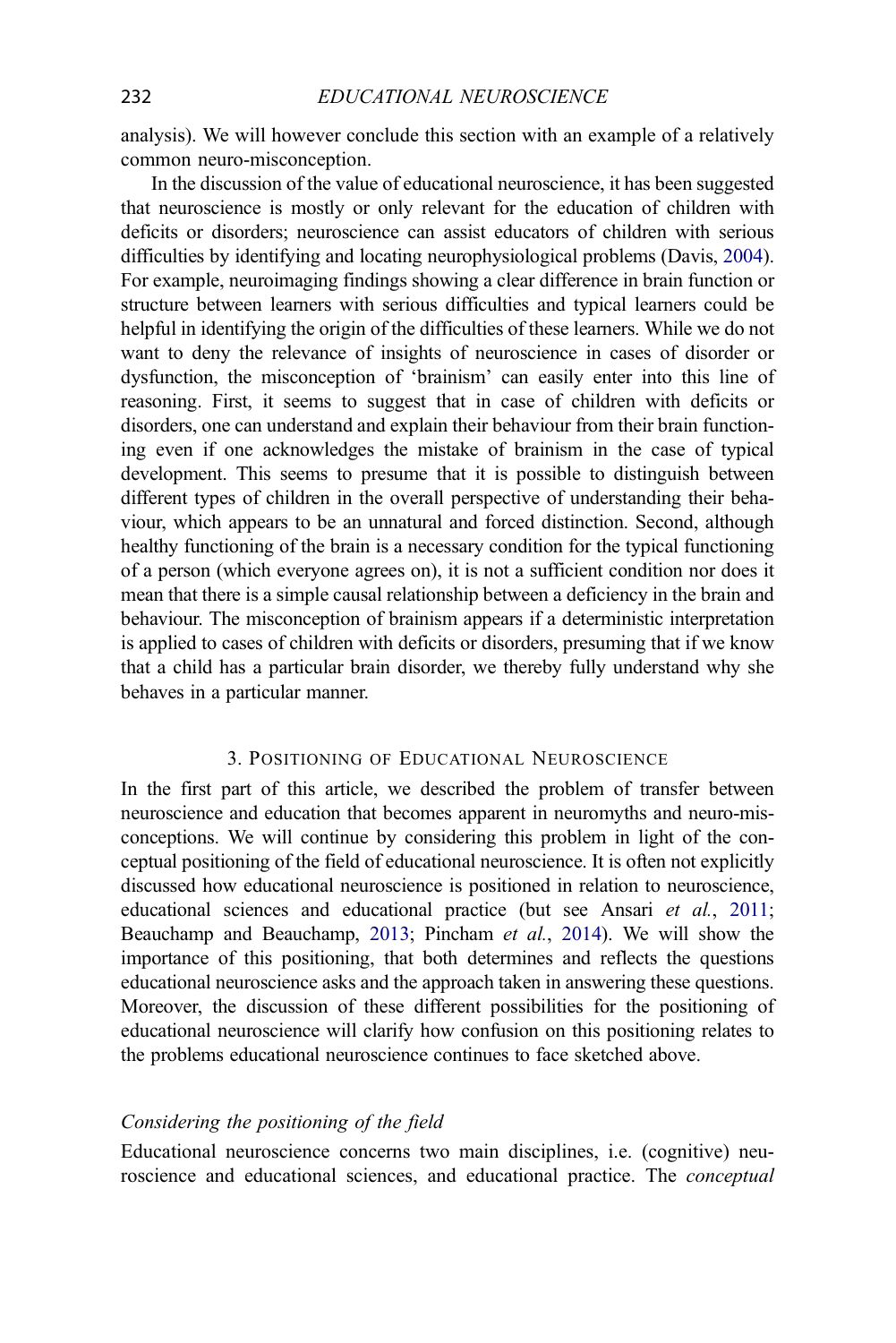positioning of educational neuroscience refers to the relations that exist between these three fields and the directions of these relations. This section will describe and discuss three main options: educational neuroscience as an integral part of neuroscience, as an integral part of educational sciences and as an independent field.

The importance of the distinction between these different options is indicated by Willingham's ([2009\)](#page-15-0) description of the distinction between natural and artificial sciences and the different aims of these types of sciences. This distinction is used by Willingham in discussing problems in the collaboration between neuroscience and education. As Willingham explains (referring to Simon, [1996\)](#page-14-0), neuroscience can be considered a natural science with the general aim of discovering principles describing neural structure and function. Education however can be characterised as an artificial science aimed at creating artefacts (such as pedagogic strategies and materials) designed to serve a specific goal within a particular environment. In serving this goal (for example, providing children with knowledge), artificial sciences are normative rather than descriptive (Willingham, [2009](#page-15-0)). This distinction is useful to become aware of the difference in the type of questions neuroscience and education tend to ask, though it is not meant in this context to classify neuroscience and education as opposing types of sciences. The difference in type of questions is reflected in the conception of educational neuroscience either as a type of neuroscience or as a type of educational sciences.

It should be noted that we do not consider the two disciplines that we focus on here the only disciplines involved in educational neuroscience. Other disciplines or sub-disciplines can play important roles as well. Cognitive psychology, for example, has been suggested to provide two existing indirect paths (between cognitive psychology and education and between cognitive psychology and cognitive neuroscience) that might enable the collaboration between neuroscience and education (Bruer, [1997](#page-13-0)). Furthermore, a discipline such as psychology could provide a bridge between the types of sciences. However, the descriptions and examples below will make clear that the relations with neuroscience, educational sciences and educational practice are the main influence on the research questions that educational neuroscience asks. Relations or paths via other disciplines such as cognitive psychology could be included, but this would not result in a specific or additional position.

Below we will use several examples of studies or theory to clarify our descriptions of the three positionings. It should not be read, however, as a classification of the authors of these studies.

## Educational neuroscience as part of neuroscience

Educational neuroscience can be regarded as a branch of neuroscience that investigates educationally inspired research questions (as formulated by Geake, [2011](#page-14-0)). This branch or neuroscientific perspective has several characteristics.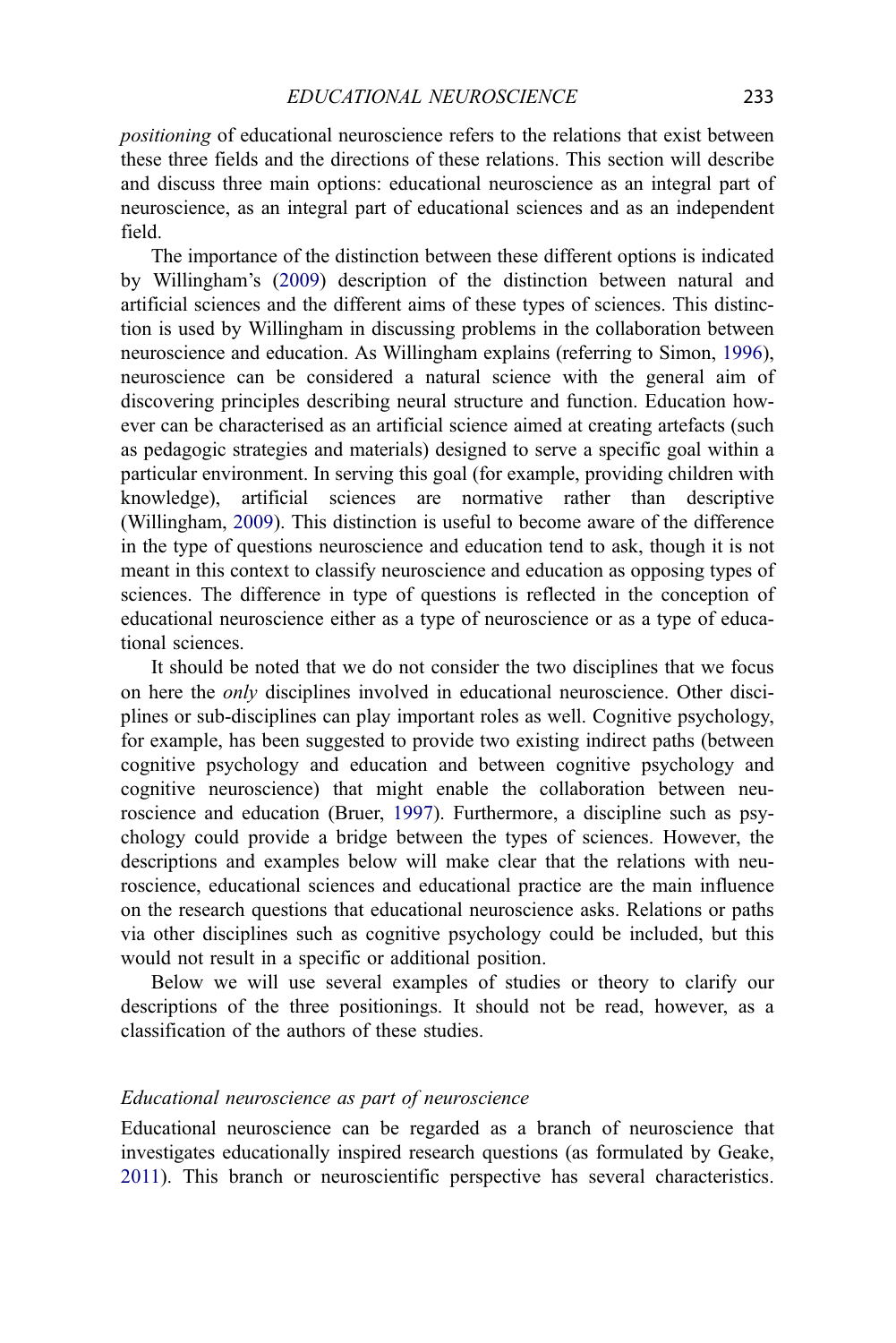First, research within this perspective concerns fundamental, but educational relevant constructs such as memory and learning (van Kesteren et al., [2012\)](#page-15-0), sleep (van Dongen *et al.*, [2012\)](#page-15-0) or language switching costs (Grabner *et al.*, [2012\)](#page-15-0). For example, van Kesteren et al.  $(2012)$  describe a neuroscience study (using lesion and neuroimaging studies on humans and animals) on memory and learning. Their study focuses on the paradox that on the one hand new information is better remembered when it relates to existing knowledge (information congruent with existing schemas) and on the other hand novelty of information can improve learning (information incongruent with existing knowledge). A proposition is made for a framework able to reconcile these findings, based largely on findings in neuroscience. The conclusion, stating that 'developments will be of fundamental importance for optimizing life-long learning and education' (p. 217), suggests that the topic of (the optimisation of) memory and learning is highly relevant for education and that the findings of this neuroscience study extend existing information that could be used in educational settings. Second, research in this perspective can concern (constructs underlying) specific learning disorders such as dyslexia (for example Butterworth et al., [2011](#page-13-0)) or dyscalculia (for example Gabrieli, [2009](#page-14-0)). As Butterworth et al. ([2011](#page-13-0)) describe, neuroscience structural and functional imaging research on the bases of numerosity processes has extended the understanding of dyscalculia and its underlying cognitive deficits. In addition, this research provided valuable information for understanding general mathematics. The findings suggest approaches for improving mathematics learning and for specific interventions. These approaches address different constructs in comparison to traditional approaches on improving mathematical understanding. 'An understanding of how the brain processes underlying number and arithmetic concepts will help focus teaching interventions on critical conceptual activities...' (Butterworth *et al.*, [2011,](#page-13-0) p. 1053). The relevance for education is somewhat more explicit in this example than in the example above (van Kesteren et al., [2012](#page-15-0)), and seems to lie in providing information to increase understanding of (deficits in) mathematical reasoning.

Educational neuroscience can in this conception be characterised as neuroscientific research, as the approach, design and methods of these examples show. In addition, these approaches are used to answer questions that are in themselves of a fundamental neuroscientific nature (for example a question on the neural basis of numerosity processing). Or, referring to Willingham ([2009\)](#page-15-0), these questions and studies aim to discover, understand and describe neural structures and functions. What makes this type of neuroscience educational neuroscience is that (insights on) these neural structures and functions can be meaningful or relevant for education since they concern core concepts of education. The connection to educational sciences therefore lies in providing information or insights that educational sciences can further use or interpret. However, it should be made clear that this further use or interpretation by educational sciences (as well as the possible implementation in educational practice) is not described in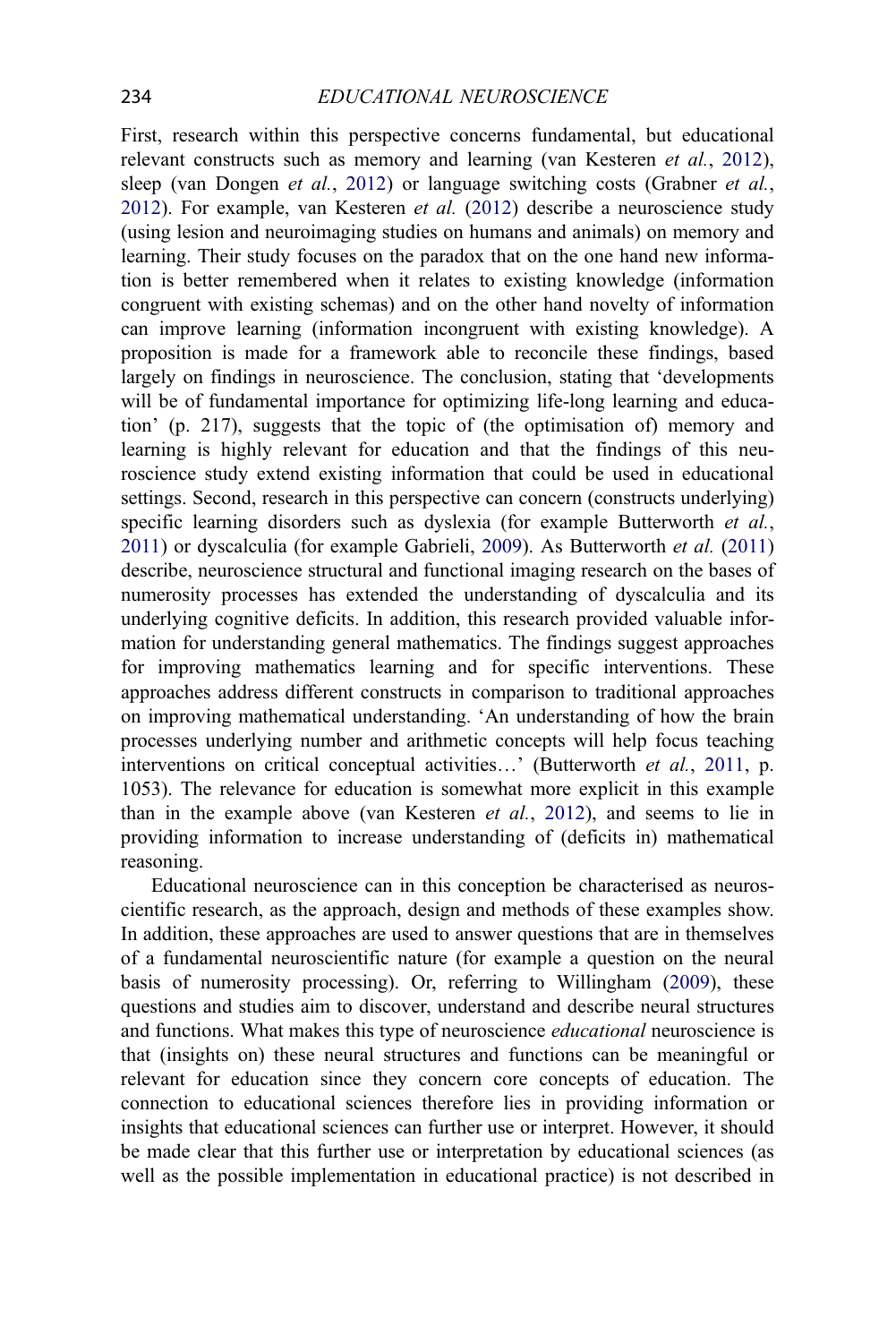the examples of this conception of educational neuroscience. The way both educational sciences and educational practice could use these findings does not seem to be part of the scope of these specific studies. The example on mathematics and dyscalculia by Butterworth et al. [\(2011\)](#page-13-0) explains how neuroscience provides information on the specific constructs in which children with mathematical difficulties can be distinguished. This, as is argued, offers a clear indication for cognitive targets for mathematical instruction and intervention. Although this suggests the relevance of these neuroscientific findings for education, it is also made clear that further steps are necessary before this can be implemented in educational practice; 'although the neuroscience may suggest what should be taught, it does not specify how it should be taught' (Butterworth et al., [2011](#page-13-0), p. 1051). The example of this article shows how a distinct line is drawn between what the studies in this article strive to contribute to (provide information on which core constructs could be targeted in improving mathematical abilities) and what not (provide information on how these constructs could be targeted, how interventions would look like or how they should be implemented by teachers). The transfer of findings to education, in the sense of informing educational practice and teachers, appears to fall in the latter category.

## Educational neuroscience as part of educational sciences

Studies in which educational neuroscience is presented as an integral part of educational sciences explicitly include this detailed consideration of the usefulness and relevance of their findings for education. This conception is suggested for example by De Smedt and Grabner [\(2015](#page-14-0), forthcoming) describing the applications of neuroscience for mathematics education. For neuroscientific data on mathematical skills to be truly relevant for education, they stress, an explicit consideration of the learning context is crucial both in acquiring and in interpreting these data (De Smedt and Grabner, [2015,](#page-14-0) forthcoming). Moreover, the research questions in this conception contain this element of education and are aimed at creating a pedagogic strategy or material, with an explicit goal in an explicit (learning) environment in mind (the normative aspect of artificial sciences, Willingham, [2009\)](#page-15-0). In the research approach, neuroscientific data are used in combination with data and theories from other disciplines of educational sciences (Ansari et al., [2012;](#page-13-0) De Smedt and Grabner, [2015,](#page-14-0) forthcoming). 'Neuroscience data can deepen our understanding of the cognitive constraints in the learner and learning process, but they do not directly determine how instruction should be designed to optimally foster this learning'. 'Educational research should therefore combine available neuroscientific data with domain-general and domain specific theories of instructional design into new learning environments' (De Smedt and Grabner, [2015,](#page-14-0) forthcoming).

The difference between this conception of educational neuroscience and the conception described above becomes clear when we compare the examples on mathematical reasoning. As we saw, in educational neuroscience integrated in neuroscience, research can take the form of a neuroimaging study aimed at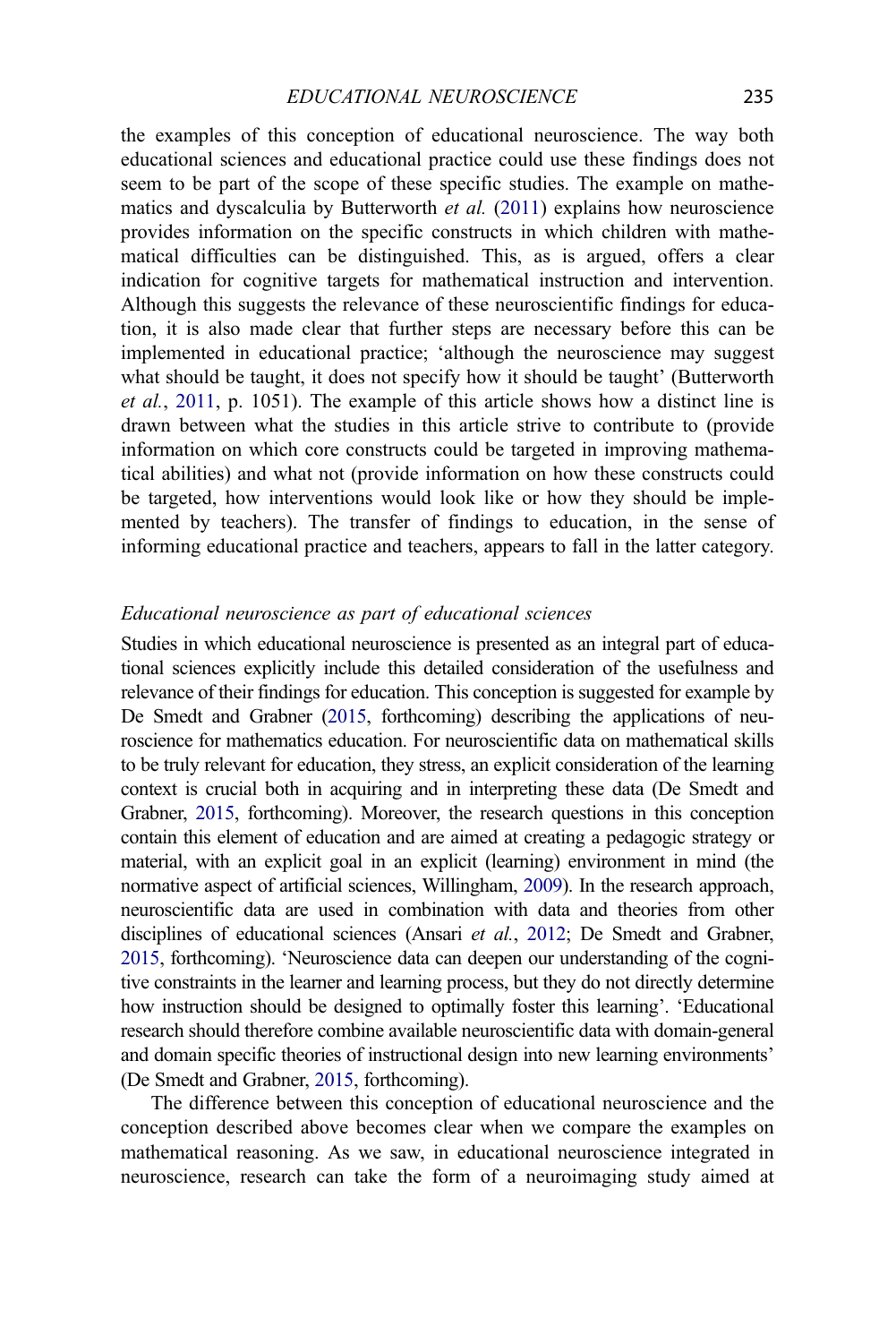#### 236 EDUCATIONAL NEUROSCIENCE

gaining knowledge in core structures involved in numerosity processing. When educational neuroscience is integrated in educational sciences, however, this research would be conducted both with a specific educational aim and an explicit consideration of constraints and possibilities of the context in which findings could be implemented. For example, the aim of the study would be to design an intervention directed at the core element of numerosity processing. Furthermore, attention would be paid to the age of the children the intervention would target, their attention span and the size of their class and possibilities of their teacher. The transfer of findings to educational sciences and educational practice is therefore an integral part of the research in this second conception of educational neuroscience. This relevance takes form through the entire research process, starting with the aim and research question. Moreover, this implies that theoretical aspects of education have to be taken into account as well, such as the conception, meaning, aims and ideals of education, as well as ethical implications of educational neuroscience.

This conception of educational neuroscience in which an active role of educational sciences is emphasised seems in line with what has recently been proposed in the discussion on educational neuroscience as a two-way, bidirectional collaboration between education and neuroscience (Ansari et al., [2011;](#page-13-0) Varma et al., [2008](#page-15-0)). This perspective has been proposed in response to a critical reflection on the contributions and perceived values of both neuroscience and education (as described by, for example, Ansari et al., [2011](#page-13-0); Varma et al., [2008\)](#page-15-0). The relative dominance of neuroscience and more contextual role of education as well as the resulting asymmetrical relation between neuroscience and education has been criticised (Ansari et al., [2011](#page-13-0); Geake, [2011](#page-14-0); Samuels, [2009;](#page-14-0) Varma et al., [2008\)](#page-15-0). The emphasis on a more active role for educational sciences in educational neuroscience parallels our description of educational neuroscience as part of educational sciences.

#### Educational neuroscience as independent discipline

Finally, a third option for the positioning of educational neuroscience should be mentioned. In this conception of the field, educational neuroscience is not part of either neuroscience or educational sciences but is a separate and independent discipline. This has recently been described as a new, re-conceptualisation of the field (Pincham et al., [2014](#page-14-0)), but has been suggested previously in a more implicit way (for example Ansari et al., [2012](#page-13-0); Ansari and Coch, [2006](#page-13-0)).

Educational neuroscience as an independent discipline is described by Pincham et al. [\(2014\)](#page-14-0) as consisting of uniquely trained 'dual research scientists'. Although these scientists possess knowledge both on neuroscientific and on educational research techniques, their main expertise lies in the translation or assessment of neuroscience research for education: 'at the heart of our approach is then the notion that the educational neuroscientist not only engages in neuroscience research, but also assumes responsibility for translating that research or assessing it's educational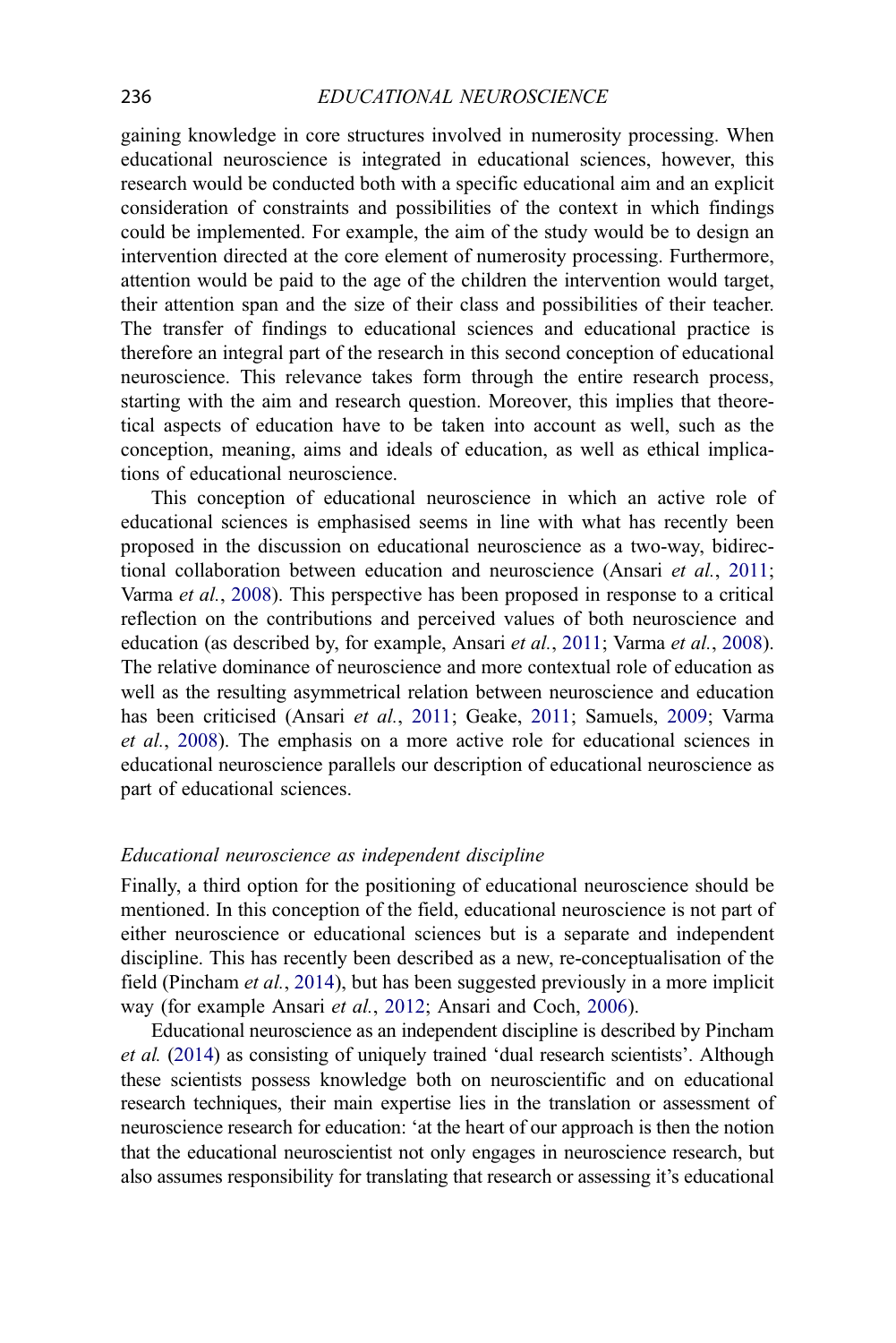applicability' (p. 29) and '…, the utility of neuroscience within the school context would become these academics' primary focus' (p. 30). This conception of educational neuroscience is proposed in response to difficulties in translation and communication between neuroscience and education. It is claimed (though this is not very well substantiated) that it has already become clear that educational neuroscience as a 'bridge between the disciplines is not sustainable' (Pincham et al., [2014](#page-14-0), p. 29). The formation of a new autonomous field parallel to the existing fields of neuroscience and educational sciences is therefore proposed as a solution to difficulties in translation and communication. These difficulties would be solved, since professionals of this new autonomous field are specifically trained in these two skills ('if researchers are trained as educational neuroscientists, translation should not be a problem', p. 30).

This conception of educational neuroscience strongly resembles the second option described. Here too, education is implicated in the entire research process, and the transfer of findings to educational practice is an integral part of this process. However, a closer look at how this connection to education emerges reveals an important distinction. When educational neuroscience is part of educational sciences, it connects to educational sciences by operating as an integral part of it. Educational neuroscience is one sub-discipline of educational sciences, as for example philosophy of education is as well. The transfer to educational practice therefore is made by educational neuroscience in the same way this transfer has always been (attempted to be) made by educational sciences and in which educational sciences has expertise. When educational neuroscience is an independent discipline, however, it connects to educational sciences by operating parallel to it. Educational neuroscience consequently transfers to educational practice independently and in its own way. This is in fact a, or the, specialty of the professionals of educational neuroscience as described by Pincham et al. [\(2014](#page-14-0)). This specialty of transferring to educational practice takes place in close collaboration with practitioners in all stages of the research process ('researchers and teachers work together to identify an educational need that neuroscience has the potential to help answer', 'educational neuroscientists must work with educators to draw on the educator's wealth of practical knowledge regarding existing classroom practices and the feasibility of the proposed project'). This suggests what type of questions this third conception of the field aims to answer. Instead of considering the learning context or explicitly taking the learning context into account (as in the second option), the questions here are generated within and together with educational practice. Therefore, the questions, the research approach and the research professionals serve specific, concrete educational needs.

#### Positioning of the field and transfer

The descriptions above show the existence of educational neuroscience as part of neuroscience, educational sciences and as an independent discipline. These three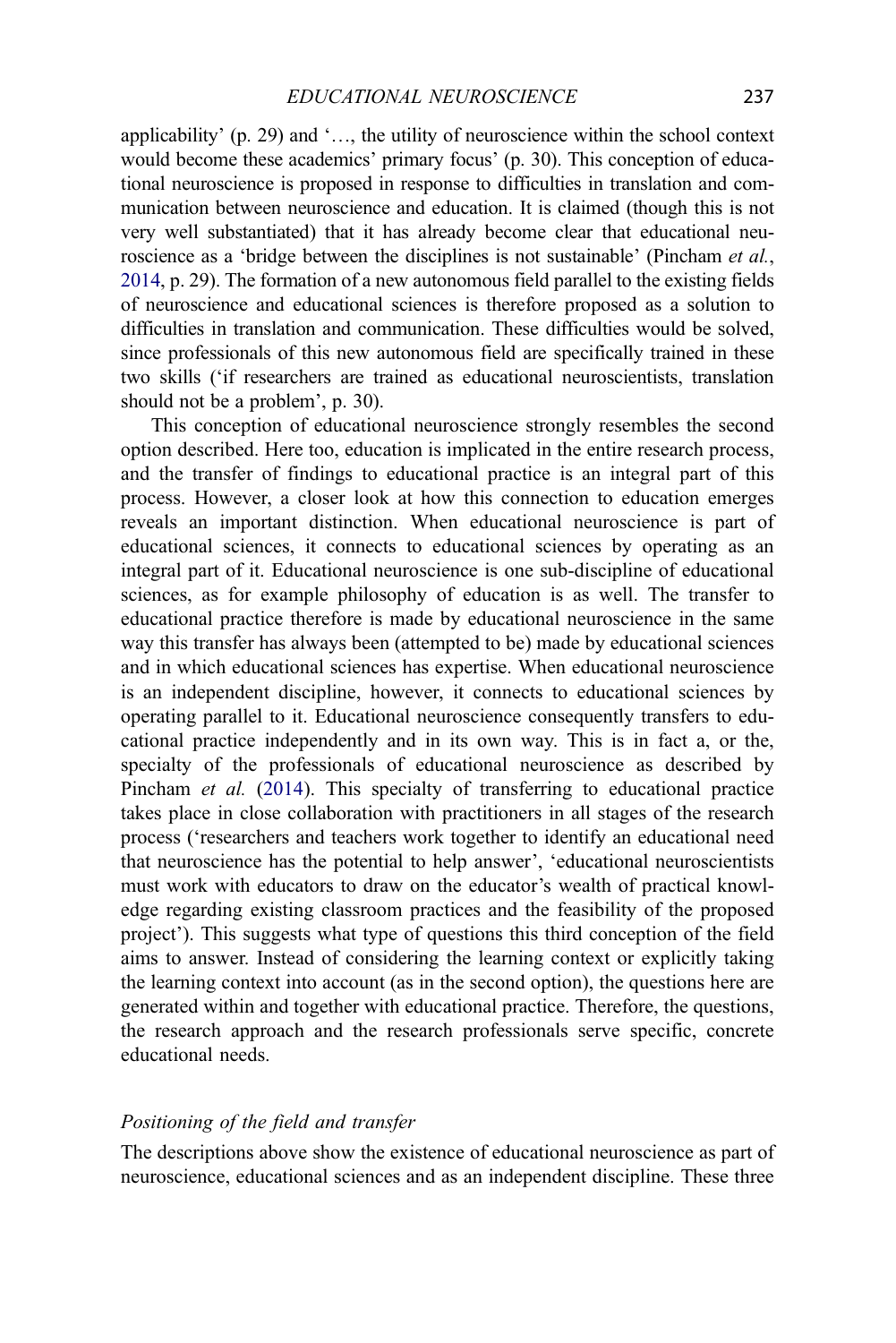conceptions of educational neuroscience are reflected in examples of research (in the cases of educational neuroscience as neuroscience and as educational sciences) or in a description of a proposed direction of the field (in the case of educational neuroscience as an independent field). Their differences lie in research questions, overall aim and approach as well as in possibilities and expectations.

This helps us to address our central point, i.e. the problems that can arise in the transfer of neuroscience insights into educational practice. As we saw in the option of educational neuroscience as neuroscience, limits are explicated in the possibilities of providing (and aiming to provide) concrete ideas or advice – although researches tend to suggest the possible relevance of constructs studied for education. A direct transfer of findings to educational practice is not the aim and should not be expected from these studies. Both when educational neuroscience is part of educational sciences and when educational neuroscience is an independent field however, the transfer of findings to educational practice is an integral part of the entire research process. Therefore, it is important and relevant for the discussion on the transfer of neuroscience findings to take these different conceptions of the field into account. This relevance becomes even more apparent when it is unclear which position is taken in or when the different positionings are blurred. For example, discussing educational neuroscience, Hardiman et al. ([2012\)](#page-14-0) note as a positive reflection on the field 'interdisciplinary collaboration has yielded considerable educationally-relevant information about learning mechanisms that could not have been acquired solely through behavioural methods'. But, as they continue more critically 'teachers want more from the field of neuroeducation', and complaints from teachers are that 'this research may seem highly relevant but is hard to apply in practice' (p. 136). The first, positive, note seems to reflect educational neuroscience as neuroscience. In the second, critical, note however, expectations are expressed that are not in line with this type of educational neuroscience. Whether these expectations (and therefore, this criticism) are justified depends on the position of educational neuroscience. Since educational neuroscience as neuroscience does not aim to directly apply findings to educational practice, this should not be expected. Another example is the concern expressed by Bakhurst ([2008\)](#page-13-0) that certain crucial aspects of education such as its values might be overlooked in educational neuroscience research. Such a concern might be justified and important, but the extent to which these aspects are explicitly taken into account in educational neuroscience research depends as well on the conception of educational neuroscience that is taken in. This mismatch between the aims studies have (and thus the positioning they take in) and what is expected from them is an important point. Transfer problems in the form of neuromyths and invalid brain-based teaching approaches can arise from this mismatch, for example when teachers attempt to meet their expectations from a specific study while this was not intended by the study. Furthermore, such a mismatch can contribute to a rejection of the possibility of educational neuroscience, when it is seen as an insurmountable problem or reflection of the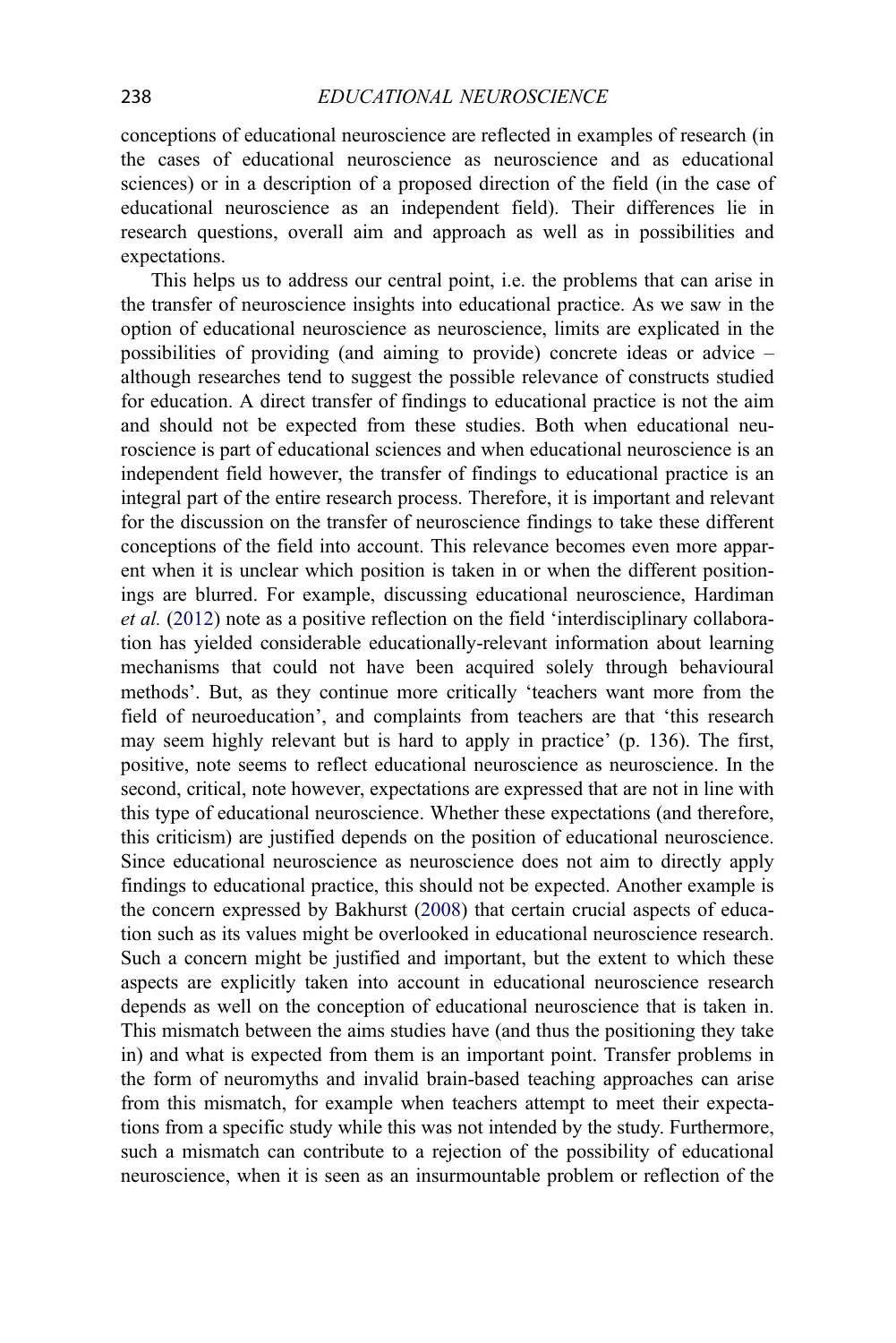incompatibility of the fields. Similarly, the criticism on the dominant role of neuroscience, which was referred to in a previous paragraph, is only justified if the aim and approach of educational neuroscience does not match this dominant role. When educational neuroscience is considered part of neuroscience, a more dominant role of neuroscience compared to the role of education can be valid.

Although we stress the validity of all three current options, a few comments can be made concerning this validity and the relation to transfer difficulties. First, we characterised the first option as being careful in setting limits regarding the aim of the research. However, it is important that researchers in these types of studies are at least aware how their statements remain prone to misinterpretation, even when they attempt to be clear on those limits. Therefore, it can be said that when neuroscientists conduct research on educationally relevant constructs (referring to this by educational neuroscience) transfer remains an issue. Researchers should see it as their responsibility to address this issue by stressing very clearly that it is not their aim to make this transfer, thereby explicitly restricting the scope of the findings. Second, concerning the second and third options, when the transfer to educational practice is considered part of educational neuroscience, it should be noted that the relationship between science and practice has always been difficult (Ansari et al., [2011;](#page-13-0) Coch and Ansari, [2012\)](#page-14-0), especially in the field of education (Ansari et al., [2011](#page-13-0)). Connecting scientific findings or insights to educational practice has failed before, both because of simplistic assumptions about (problems in) educational practice and a reluctance amongst educators themselves, the latter stemming also from for example perceived irrelevance of research for the classroom and comprehensibility issues (Samuels, [2009](#page-14-0)). Therefore, further and more detailed consideration in both these approaches on how this transfer would take form is important. The claim by Pincham *et al.* ([2014\)](#page-14-0) that with specific training of professionals transfer would no longer be a problem might be too simple.

Third, in the description of educational neuroscience as an independent discipline, the recent proposition of this conceptualisation by Pincham et al. ([2014\)](#page-14-0) was followed. It might be possible, however, to develop a different type of educational neuroscience as an independent discipline. As was mentioned, more implicit suggestions for such an independent field have been made. For example, Ansari et al. [\(2012](#page-13-0)) describe 'interdisciplinary research' in the form of an 'emerging field of translational research', also emphasising the importance of interdisciplinary trained translators (research practitioners). There appears to be a difference between the type of questions Ansari et al. ([2012\)](#page-13-0) suggest for neuroeducational research and the type of questions suggested by Pincham et al. ([2014\)](#page-14-0). Ansari *et al.* ([2012\)](#page-13-0) do not seem to suggest generating research questions with and within educational practice (as Pincham et al. do), but primarily emphasise the importance of translators who have knowledge of educational practice, instructional design and neuroscientific relevant findings.

Finally, we emphasise the importance of identifying the positioning of educational neuroscience. However, we do not consider the three options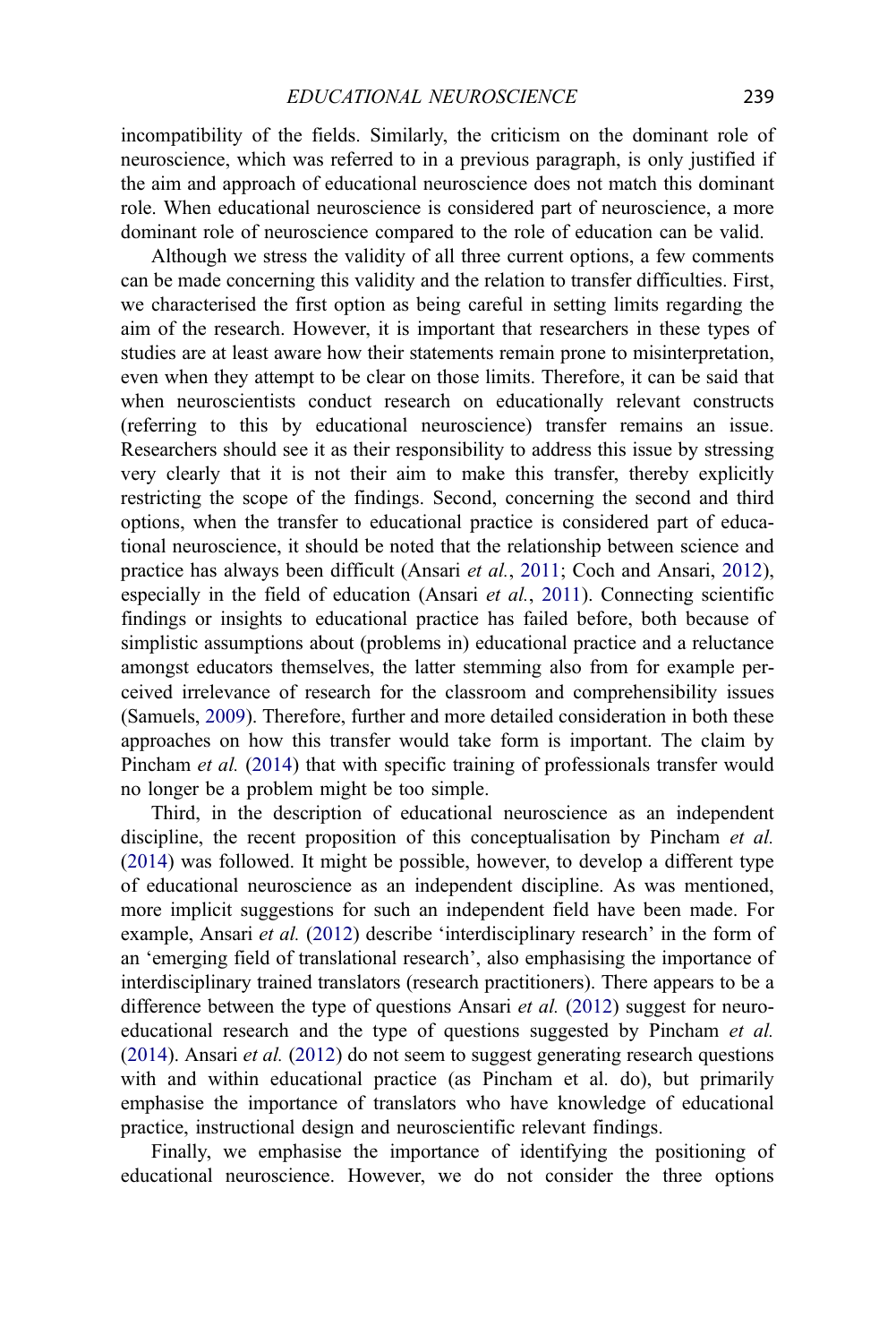#### 240 EDUCATIONAL NEUROSCIENCE

distinguished here fixed categories or the only, final directions for the field. As the example above on the difference between the suggestions of Ansari et al.  $(2012)$  $(2012)$  and Pincham et al.  $(2014)$  $(2014)$  makes clear, different elaborations of the three conceptualisations are possible, including the consideration mentioned earlier of additional disciplines such as cognitive psychology. Further, to clarify the three options, we gave examples of specific studies and theory. It is important to be aware that not all studies and theory necessarily match one option exactly and, as was already mentioned above, that these are examples of specific studies, not a classification of authors. In fact, authors can be seen to imply different conceptions of educational neuroscience in their studies and theory. For example, though we used the example of the paper by Butterworth  $et$   $al$ . ([2011](#page-13-0)) to illustrate the conception of educational neuroscience as neuroscience, a study of Butterworth and Laurillard [\(2010](#page-13-0)) on the same topic implies more of a conception of educational neuroscience as educational sciences. This confirms both the importance of being aware of and explicit in the positioning of a given study, and the view of educational neuroscience as a developing field, with researchers attempting to find its identity.

## 4. CONCLUSION

The transfer of thought and findings between neuroscience and education remains an important point in the discussion on educational neuroscience. Difficulties continue to emerge in this transfer in different forms – concrete confusions in the form of neuromyths and abstract confusions in the form of neuro-misconceptions. An example of a neuro-misconception is a confusion on the relation between the brain and the mind, which as we saw is sometimes not avoided in the case of children with deficits or disorders even if the misconception is acknowledged in case of typical children. These confusions can discredit the involved fields and can be used as part of an argument against the possibility and value of educational neuroscience.

We propose a consideration of the conceptual positioning of educational neuroscience since this positioning (referring to the respective relations between neuroscience, educational sciences and educational practice) relates directly to the issue of transfer. The relations between educational neuroscience and these other involved fields reflect and determine the nature of the questions educational neuroscience ask as well as the corresponding approach and methods to answer these questions. The difference between the distinguishable options for these relations (thus for the different positionings of the field) lies to a large extent in whether the transfer to educational practice is incorporated within these questions asked by the field and within the approach. Being explicit in which option is subscribed in studies or theory clarifies the aim of educational neuroscience and indicates what can be expected by and from the field.

We have described educational neuroscience as part of neuroscience, educational sciences and as an independent discipline. These descriptions showed three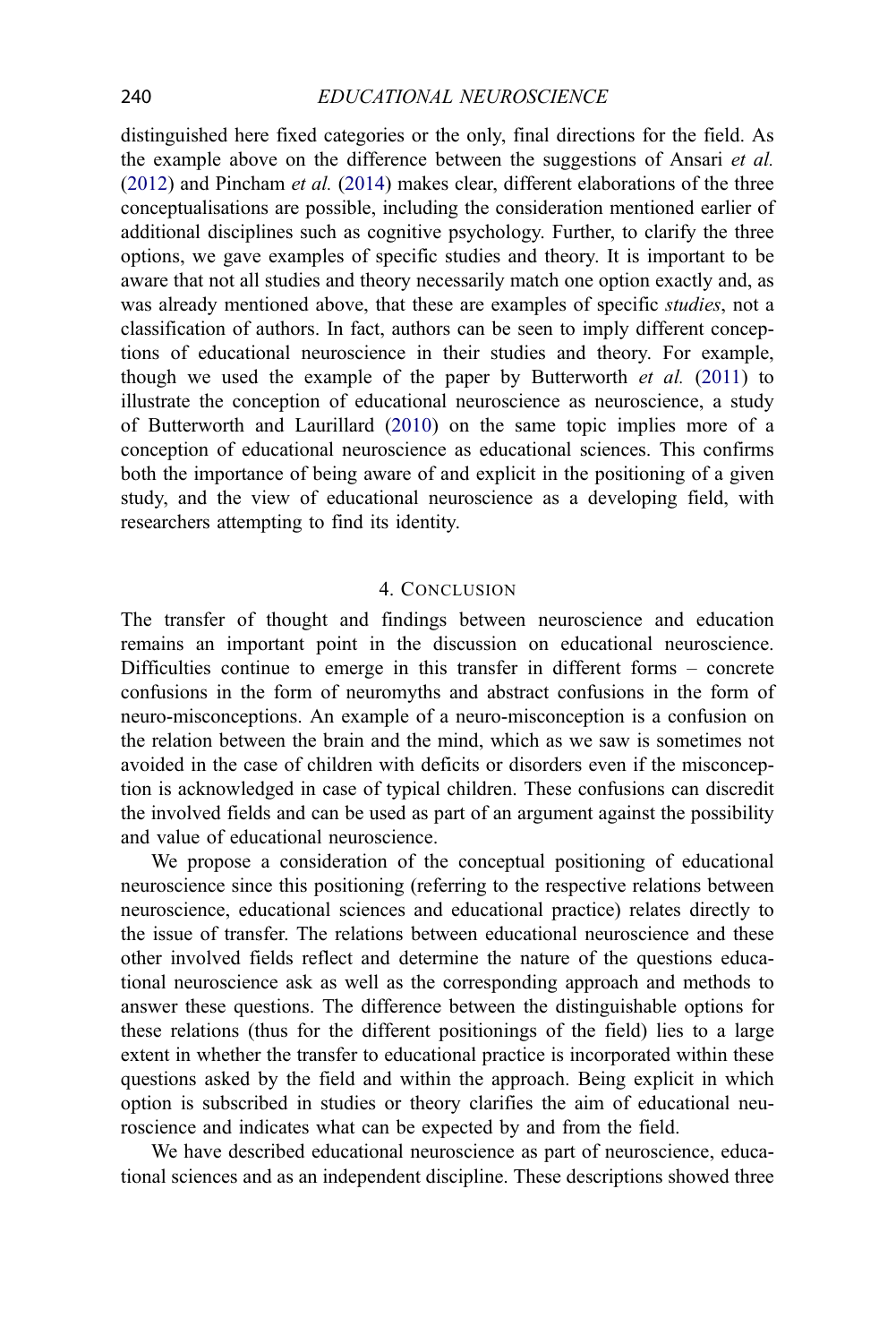<span id="page-13-0"></span>different but equally valid and valuable current options for educational neuroscience. We believe it is valuable to distinguish between these three options and to be aware of their implications for the transfer to educational practice. The examples that are given to illustrate the options confirm that *taking* one of these options is inevitable when conducting research that can be characterised as educational neuroscience. However, this does not imply that the options should be seen as final, fixed or static categories of educational neuroscience. Rather, they can be considered directions taken in while educational neuroscience is developing its own identity. To avoid blurring different positions and thus mismatching expectations, it is important for researchers to be explicit in the type of educational neuroscience they strive to conduct in specific studies or theory and to be aware of the implications of their choice and the expectations that are raised by it.

#### 5. ACKNOWLEDGEMENT

We would like to thank the two anonymous reviewers for their helpful comments on the first version of this article.

### 6. FUNDING

Lydia Krabbendam was supported by NWO VICI [grant number 453-11-005].

#### 7. REFERENCES

- Alferink, L. A. and Farmer-Dougan, V. (2010) Brain- (not) based education: Dangers of misunderstanding and misapplication of neuroscience research, Exceptionality, 18, 42–52. doi:[10.1080/09362830903462573](http://dx.doi.org/10.1080/09362830903462573)
- Ansari, D. and Coch, D. (2006) Bridges over troubled waters: education and cognitive neuroscience, TRENDS in Cognitive Sciences, 10 (4), 146-151. doi:[10.1016/j.](http://dx.doi.org/10.1016/j.tics.2006.02.007) [tics.2006.02.007](http://dx.doi.org/10.1016/j.tics.2006.02.007)
- Ansari, D., Coch, D. and De Smedt, B. (2011) Connecting education and cognitive neuroscience: where will the journey take us? Educational Philosophy and Theory, 43 (1), 37–42. doi:[10.1111/j.1469-5812.2010.00705.x](http://dx.doi.org/10.1111/j.1469-5812.2010.00705.x)
- Ansari, D., De Smedt, B. and Grabner, R. H. (2012) Neuroeducation a critical overview of an emerging field, Neuroethics, 5, 105–117. doi:[10.1007/s12152-011-9119-3](http://dx.doi.org/10.1007/s12152-011-9119-3)
- Bakhurst, D. (2008) Minds, brains and education, Journal of Philosophy of Education, 42 (3–4), 415–432. doi:[10.1111/jope.2008.42.issue-3-4](http://dx.doi.org/10.1111/jope.2008.42.issue-3-4)
- Beauchamp, C. and Beauchamp, M. H. (2013) Boundary as bridge: An analysis of the educational neuroscience literature from a boundary perspective, Educational Psychology Review, 25, 47–67. doi:[10.1007/s10648-012-9207-x](http://dx.doi.org/10.1007/s10648-012-9207-x)
- Bennet, M. R. and Hacker, P. M. S. (2003) Philosophical Foundations of Neuroscience (Oxford, Blackwell).
- Bruer, J. T. (1997) Education and the brain: a bridge too far, Educational Researcher, 26 (8), 4–16. doi:[10.3102/0013189X026008004](http://dx.doi.org/10.3102/0013189X026008004)
- Butterworth, B. and Laurillard, D. (2010) Low numeracy and dyscalculia: Identification and intervention, Mathematics Education, 42 (6), 527–539.
- Butterworth, B., Varma, S. and Laurillard, D. (2011) Dyscalculia: from brain to education, Science, 332, 1049–1053. doi:[10.1126/science.1201536](http://dx.doi.org/10.1126/science.1201536)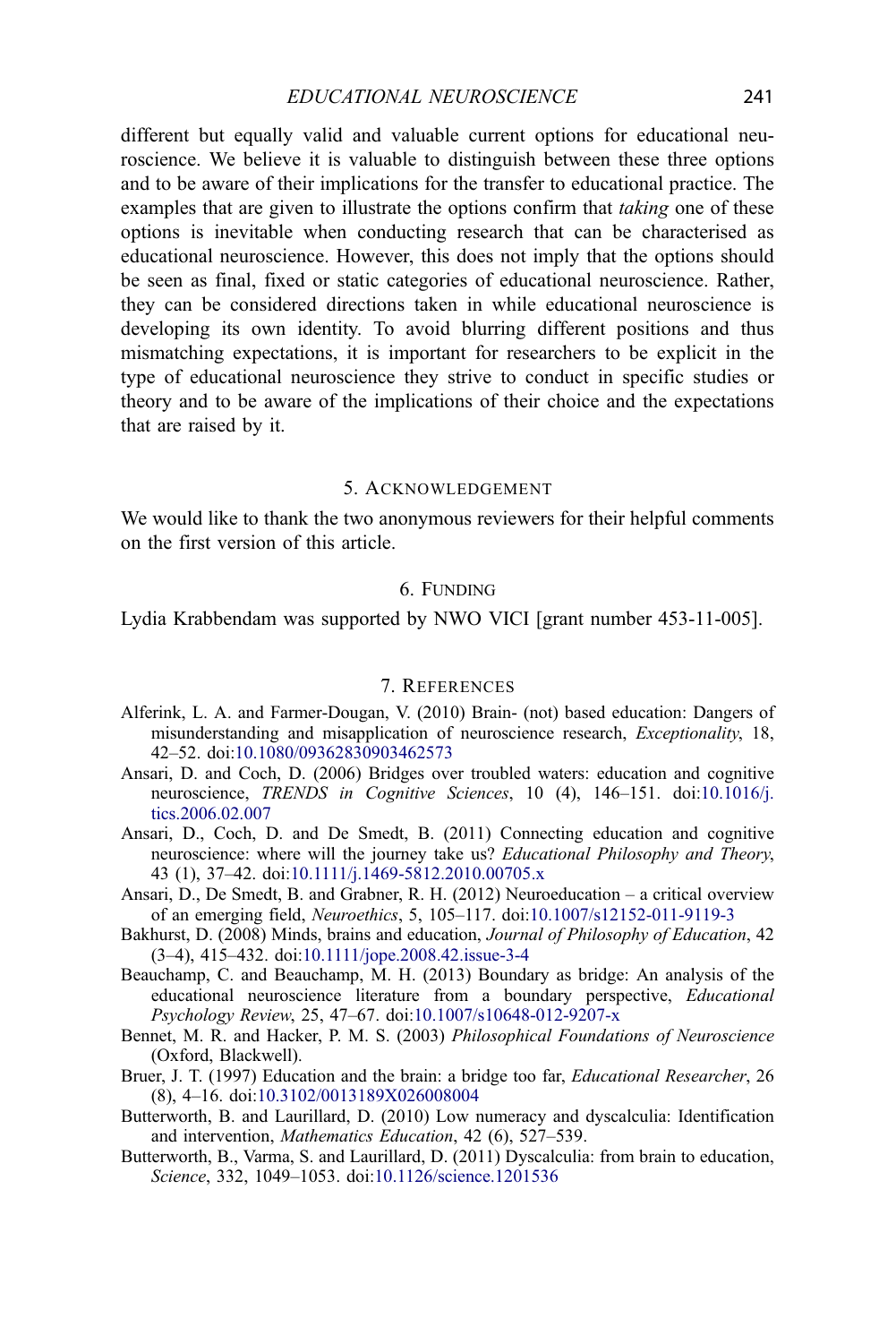- <span id="page-14-0"></span>Coch, D. and Ansari, D. (2012) Constructing connection: the evolving field of mind, brain and education. In S. D. Sala and M. Anderson (Eds) Neuroscience in Education. The Good, the Bad and the Ugly (Oxford, Oxford University Press), 33–46.
- Cromby, J. (2007) Integrating social science with neuroscience: potentials and problems, BioSocieties, 2, 149–169. doi:[10.1017/S1745855207005224](http://dx.doi.org/10.1017/S1745855207005224)
- Davis, A. (2004) The credentials of brain-based learning, Journal of Philosophy of Education, 38 (1), 21–36. doi:[10.1111/j.0309-8249.2004.00361.x](http://dx.doi.org/10.1111/j.0309-8249.2004.00361.x)
- De Smedt, B. and Grabner, R. H. (2015, forthcoming). Applications of neuroscience to mathematics. In R. C. Kadosh and A. Dowker (Eds) Oxford Handbook of Numerical Cognition (Oxford, Oxford University Press).
- Fischer, K. W., Goswami, U. and Geake, J. (2010) The future of educational neuroscience, Mind, Brain, and Education, 4 (2), 68–80. doi:[10.1111/mbe.2010.4.issue-2](http://dx.doi.org/10.1111/mbe.2010.4.issue-2)
- Gabrieli, J. D. E. (2009) Dyslexia: a new synergy between education and cognitive neuroscience, Science, 325, 280–283. doi:[10.1126/science.1171999](http://dx.doi.org/10.1126/science.1171999)
- Geake, J. (2008) Neuromythologies in education, Educational Research, 50 (2), 123–133. doi:[10.1080/00131880802082518](http://dx.doi.org/10.1080/00131880802082518)
- Geake, J. (2011) Position statement on motivations, methodologies, and practical implications of educational neuroscience research: FMRI studies of the neural correlates of creative intelligence, Educational Philosophy and Theory, 43 (1), 43–47. doi:[10.1111/](http://dx.doi.org/10.1111/j.1469-5812.2010.00706.x) [j.1469-5812.2010.00706.x](http://dx.doi.org/10.1111/j.1469-5812.2010.00706.x)
- Goswami, U. (2006) Neuroscience and education: from research to practice? Nature Reviews Neuroscience, 7, 406–413. doi:[10.1038/nrn1907](http://dx.doi.org/10.1038/nrn1907)
- Grabner, R. H., Saalbach, H. and Eckstein, D. (2012) Language-switching costs in bilingual mathematics learning, Mind, Brain, and Education, 6 (3), 147-155. doi:[10.1111/mbe.2012.6.issue-3](http://dx.doi.org/10.1111/mbe.2012.6.issue-3)
- Hardiman, M., Rinne, L., Gregory, E. and Yarmolinskaya, J. (2012) Neuroethics, neuroeducation, and classroom teaching: Where the brain sciences meet pedagogy, Neuroethics, 5, 135–143. doi:[10.1007/s12152-011-9116-6](http://dx.doi.org/10.1007/s12152-011-9116-6)
- Howard-Jones, P. (2007) Neuroscience and Education: Issues and Opportunities. Commentary by the Teacher and Learning Research Programme (London, TLRP). Available at: <http://www.tlrp.org/pub/commentaries.html>
- Howard-Jones, P. (2008) Philosophical challenges for researchers at the interface between neuroscience and education, Journal of Philosophy of Education, 42 (3–4), 361–380.
- Howard-Jones, P. (2009) Scepticism is not enough, Cortex, 45, 550–551. doi:[10.1016/j.](http://dx.doi.org/10.1016/j.cortex.2008.06.002) [cortex.2008.06.002](http://dx.doi.org/10.1016/j.cortex.2008.06.002)
- Pincham, H. L., Matejko, A. A., Obersteiner, A., Killikelly, C., Abrahao, K. P., Benavides-Varela, S., Gabriel, F. C., Rato, J. R. and Vuillier, L. (2014) Forging a new path for educational neuroscience: an international young-researcher perspective on combining neuroscience and educational practices, Trends in Neuroscience and Education, 3, 28– 31. doi:[10.1016/j.tine.2014.02.002](http://dx.doi.org/10.1016/j.tine.2014.02.002)
- Purdy, N. (2008) Neuroscience and education: how best to filter out the neurononsense from our classrooms? Irish Educational Studies, 27 (3), 197–208. doi:[10.1080/](http://dx.doi.org/10.1080/03323310802242120) [03323310802242120](http://dx.doi.org/10.1080/03323310802242120)
- Racine, E., Bar-Ilan, O. and Illes, J. (2005) Science and society: FMRI in the public eye, Nature Reviews Neuroscience, 6 (2), 159–164. doi:[10.1038/nrn1609](http://dx.doi.org/10.1038/nrn1609)
- Samuels, B. M. (2009) Can the differences between education and neuroscience be overcome by mind, brain and education? Mind, Brain, and Education, 3 (1), 45–55. doi:[10.1111/mbe.2009.3.issue-1](http://dx.doi.org/10.1111/mbe.2009.3.issue-1)
- Schumacher, R. (2007) The brain is not enough: potentials and limits in integrating neuroscience and pedagogy, Analyse & Kritik, 29, 382–390.
- Simon, H. A. (1996) The Sciences of the Artificial (Cambridge, MA, MIT Press).